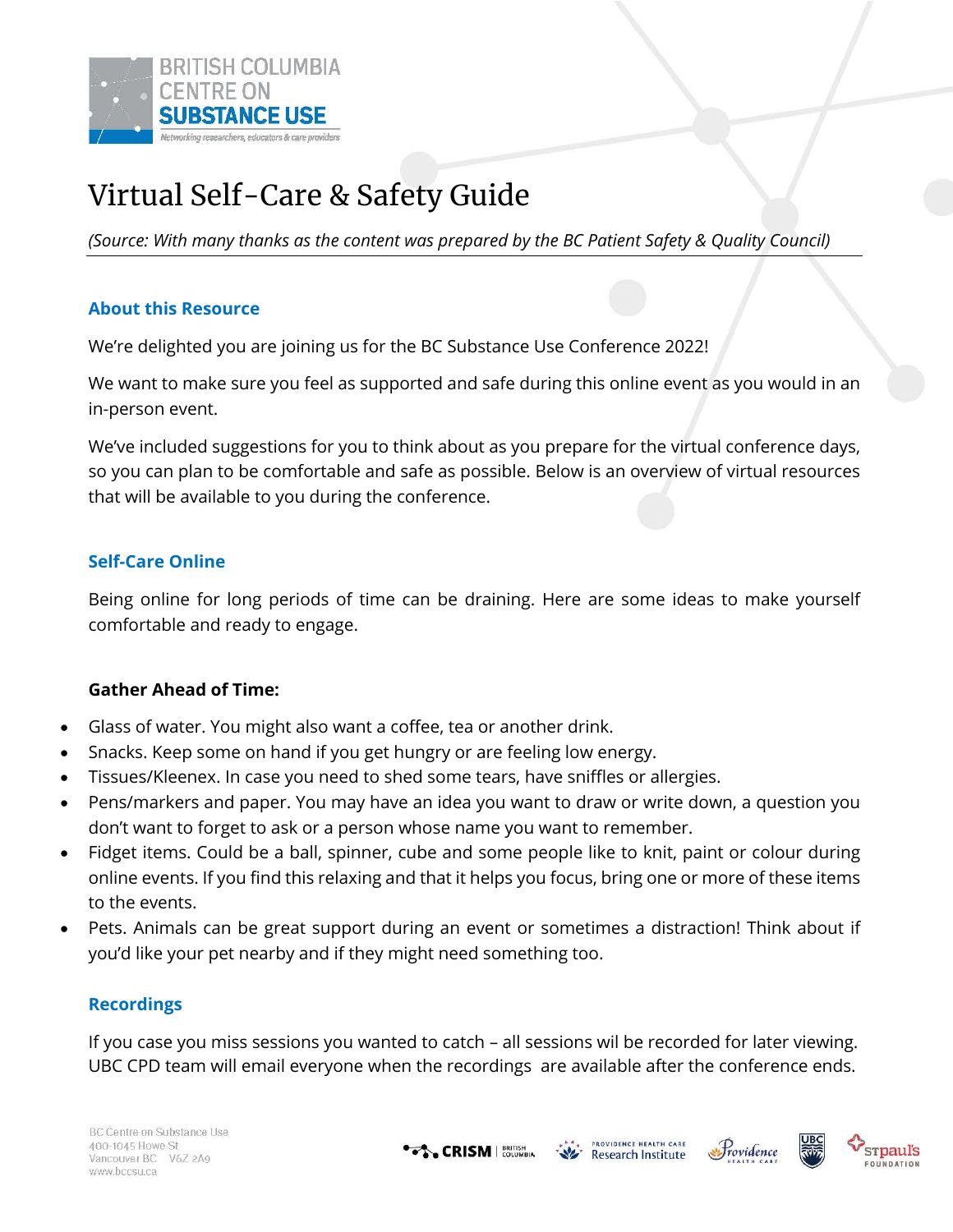

# **Technology Considerations**

- Your Pheedloop display name. Everyone will be able to see the name you sign-on with. Please make sure it's your preferred name and if comfortable, your pronouns (i.e., she/her/hers).
- Phone, charging cables & internet connections. Internet connections are dropped and sometimes the power can go out. If this happens, don't worry. You can log back into the event once your connection is restored. Before the meeting it's a great idea to have the battery on your phone and computer fully charged and the power cables you might need, close by. Have access to a phone if you want a counsellor or a friend to phone you during the meeting (this is optional but a nice option to have!).

# **Anonymity**

We respect your wish to remain anonymous when accessing any of the resources. Changing your display name will help with anonymity. If you need assistance changing it, feel free to send us an email at CPD.info@ubc.ca.

# **Harm Reduction Strategies**

When you are in a new, potentially stress-inducing environment, it may be helpful to come prepared with some strategies to best support yourself with. Check out below for some supports we can provide during the event as well as virtual resources you can access.

- If possible, *review the agenda/content in advance to be aware of potential triggers*.
- *Attend the event with a person you trust or have someone you can call if needed.* This could be a colleague, friend, family member, support worker, recovery coach, or sponsor – whoever who feel safe with.
- *If you decide to use during the event, make sure you have a safety plan in place, and that someone knows where you are.*
- *Have a buddy on the ready*. Events can mean a lot of connection, ideas and stimulation! Think about how you'll feel after a long conference. Let a friend, partner or family member know you are going to an event and that you might want to talk to them about it later. Sometimes this can be a nice to look forward to after a lot of learning. You can always let them know you might cancel or reschedule if you are feeling tired.
- *Remember to take breaks, move around, and get some air.*
- *If you need someone to talk to, please reach out to a support person.*







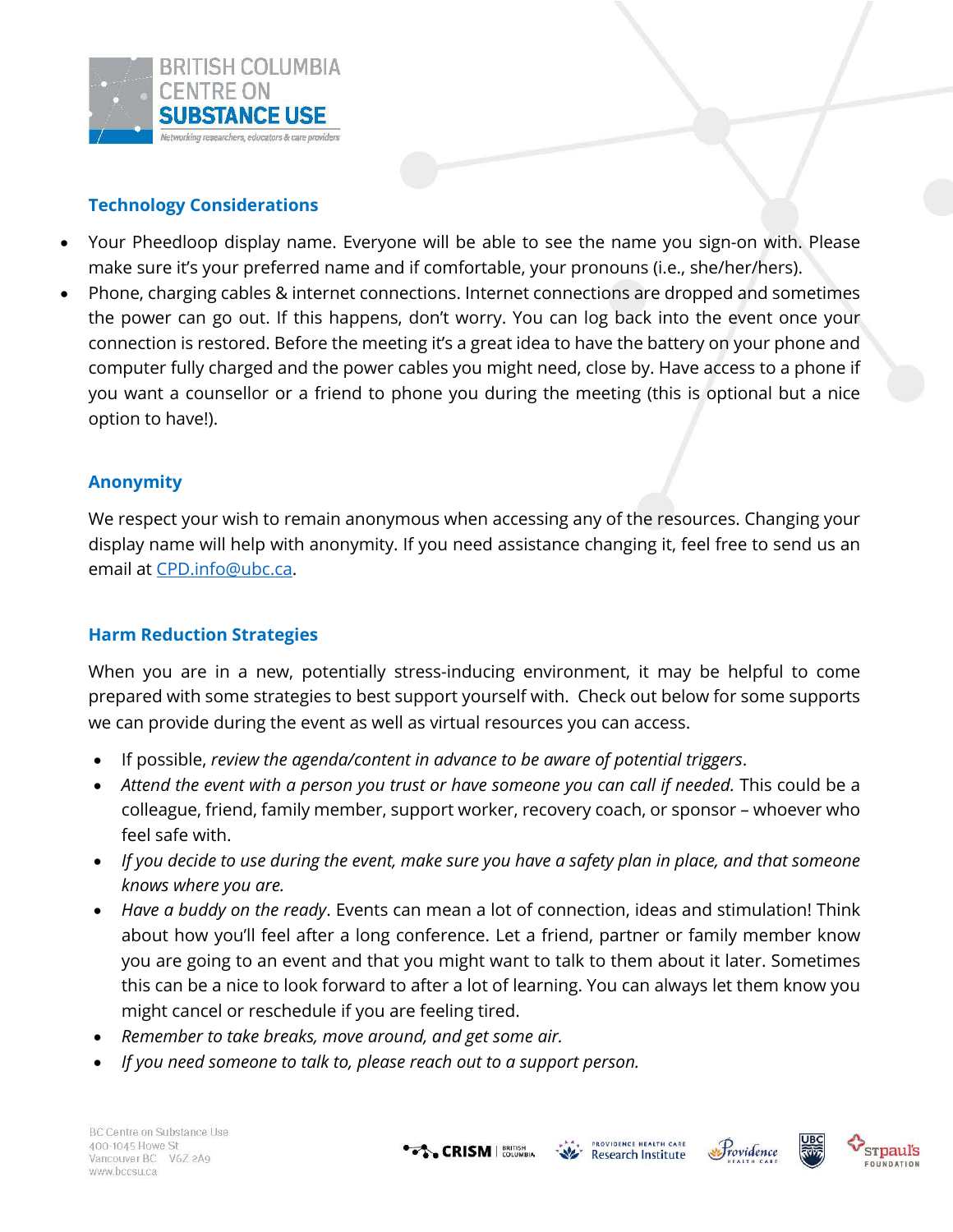

#### *Harm Reduction Resources*

There are several great online apps that can help you stay safe. If you have one you feel comfortable with, we recommend you stick with that! A buddy is always the best system, and if you don't have one, you're welcome to reach out to one of our SUPPORT people. If you are using, let someone know where you are and that you are safe.

You can also check out the following apps that were made for people using alone:

Brave – Be Safe: https://www.brave.coop/besafe

Lifeguard: https://lifeguarddh.com/

- Coping Kit: https://www.bccsu.ca/wp-content/uploads/2018/11/Coping-Kit.pdf
- Exhale App: https://www.exhalesite.com
- Family & Caregiver Resources: https://www.bccsu.ca/family-and-caregiver-resources/
- Insight Timer: https://insighttimer.com/en-ca

Meditation Studio: https://meditationstudioapp.com/collectionsMoms Stop the Harm:

https://www.momsstoptheharm.com/

- Opioids Survivors Guide: *https://www.bccsu.ca/wp-content/uploads/2019/06/Opioids-Survivors-Guide.pdf*
- Smart Recovery: https://www.smartrecovery.org
- *UBC Student Recovery Community:* https://students.ubc.ca/health/ubc-student-recovery-

community

Wellbriety: https://wellbriety.com/wellbriety-teachings

**CRISM** BRITISH



 $M_{\star}$ 



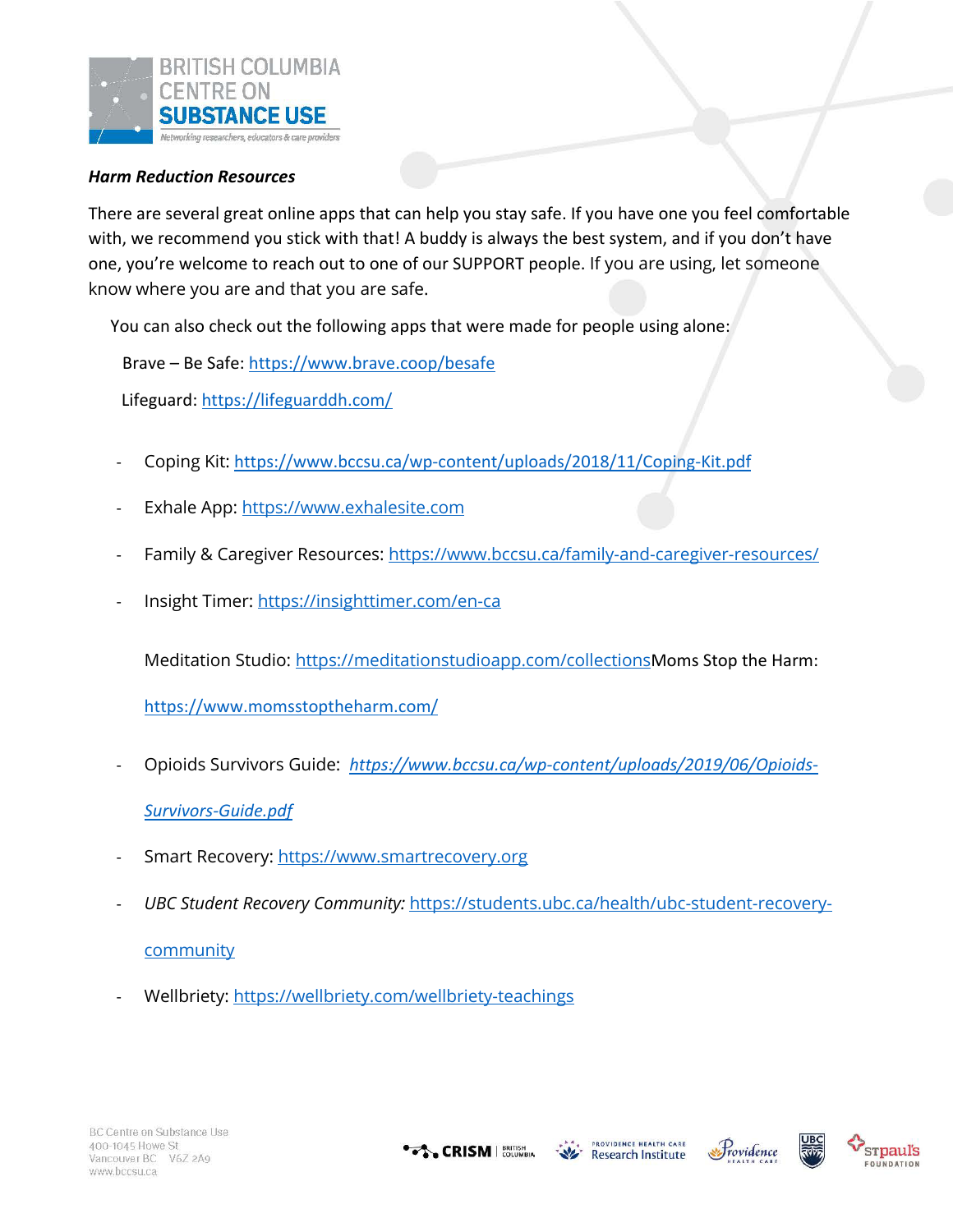

# **Stay Connected**

- Virtually network with colleagues via text or video messaging by using the Private Chats tab. You can initiate a private chat by clicking on someone's name, or by searching for someone in the Networking Room.
- We recommend that you add your interests and a photo to your profile to help meet others with similar interests.
- Use the Search and Filter tools to help find specific attendees. *Move your body.* Give yourself movement breaks – some people find sitting down for long periods of time uncomfortable. Listen to your body and if you feel the need, stand up, stretch, sit on the floor, shift positions, dance or do any other kind of movement that feels right. Whatever you need to do to keep yourself comfortable and engaged is welcome and encouraged!

## **Chill Out Room**

At an in-person event you're able to get up, move around and grab a snack with other participants. We want to help you have the same kind of access to that space as you would in person! We've set up a virtual "chill out room" you're able to get to if you feel like you want to stay connected but need to step away from the event for any reason. Click CHILL/Support Space in the left-hand menu and you will be redirected to a Zoom room where you can turn on your camera and sound if you want to chat.

#### **Memorial Art Space**

We will be hosting a virtual Memorial Showcase space where participants can share photos and images or art they've created to honour the lives of those who've been lost throughout the toxic drug supply and overdose crisis. We invite you to consider contributing, as a meaning-making activity, if you feel called to do so.

#### **Safety & Supports During the Event**

We acknowledge that learning and connecting with other people is hard work, especially in the virtual world. There are people and resources to help you if you need some extra support, want a space to chill out but stay connected or have a 1:1 conversation with someone who can listen. We also want to remind you to stay safe and to use a buddy if you plan to use. The supports below are available to all participants.